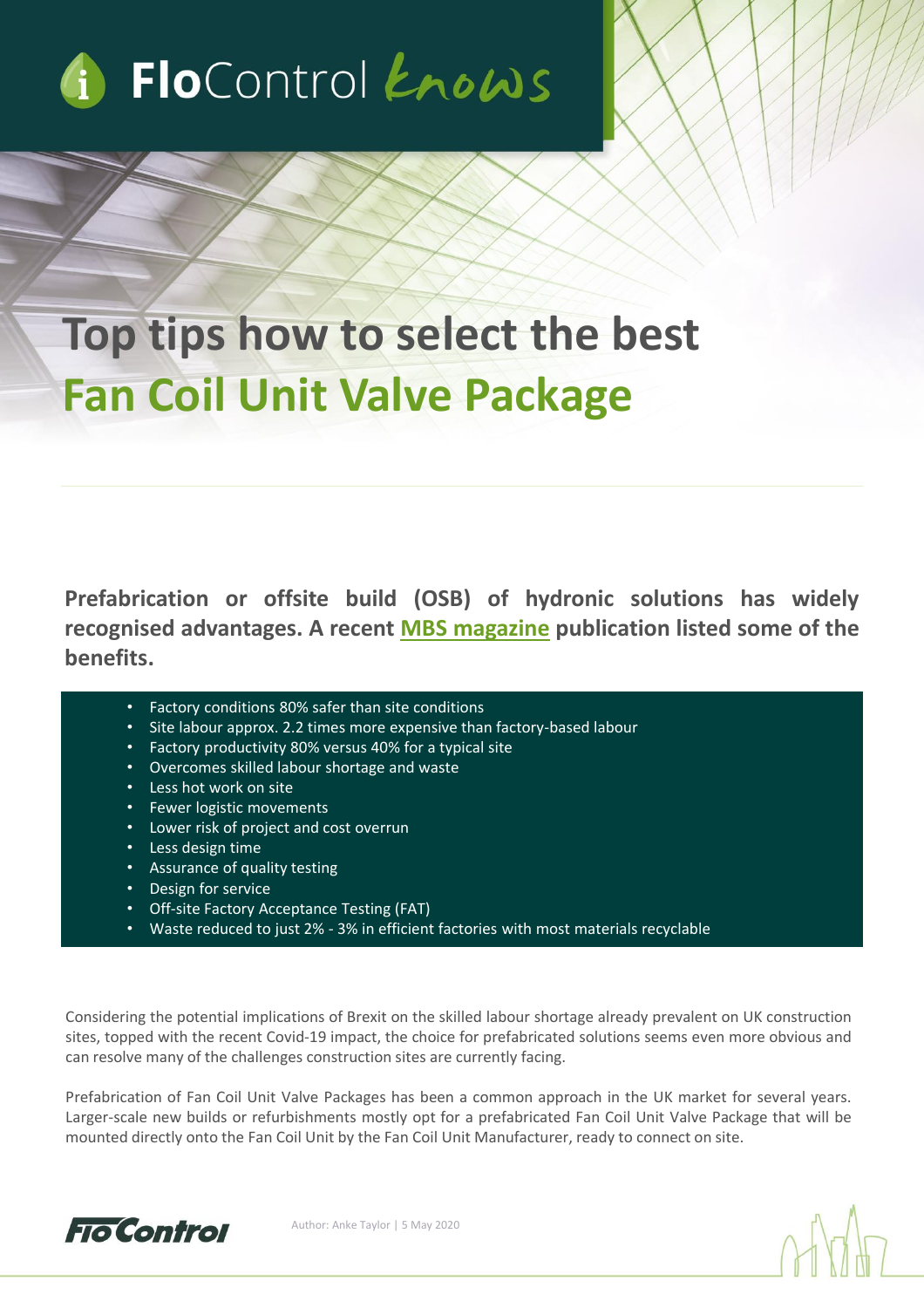

Fan Coil Valve Sets are available from most valve suppliers in the UK, which can make it difficult for specifiers and contractors to select the most appropriate solution for their application and requirements and to compare options available like for like.

There are some important criteria that specifiers and contractors should consider when selecting the Fan Coil Unit Valve for their application to avoid costly and time-consuming snagging during or after installation and commissioning.

#### **Design**

A Fan Coil Unit Valve Package is a structure designed, engineered, assembled and tested in a safe, controlled offsite facility. A standard BSRIA BG29 compliant Fan Coil Unit Valve Package comprises a flushing by-pass, flow measurement, the control valve with all components needed to dynamically flush the FCU backward, forward or externally and to purge, vent and balance the system.

Some valve sets seen in the market simply connect all components in a long line, with multiple connections, prone to leak over time. Some valve set components have extended handles that will not fit side by side or horizontally aligned over the drip tray.

A well-designed Fan Coil Unit Valve Package

- is compact, with a small footprint to fit over the FCU drip tray with 40mm centres;
- allows for handing to accommodate heating and cooling duties with all brass components still fitting over the drip tray avoiding the need for insulation;
- doesn't clash with the FCU control box or interfere with the control box access cover;
- incorporates or allows for the easy incorporation of additional components and features such as an air vent, strainer, P/T Plugs and drain valves without significantly increasing the total length of the valve set so that the set still fits over a standard or extended drip tray.

In a well-designed Fan Coil Unit Valve Package features are being added to the PICV, metering station or bypass where possible, minimising the number of components, resulting in less fittings, a smaller footprint, lower cost and reduced risk of failing joints.

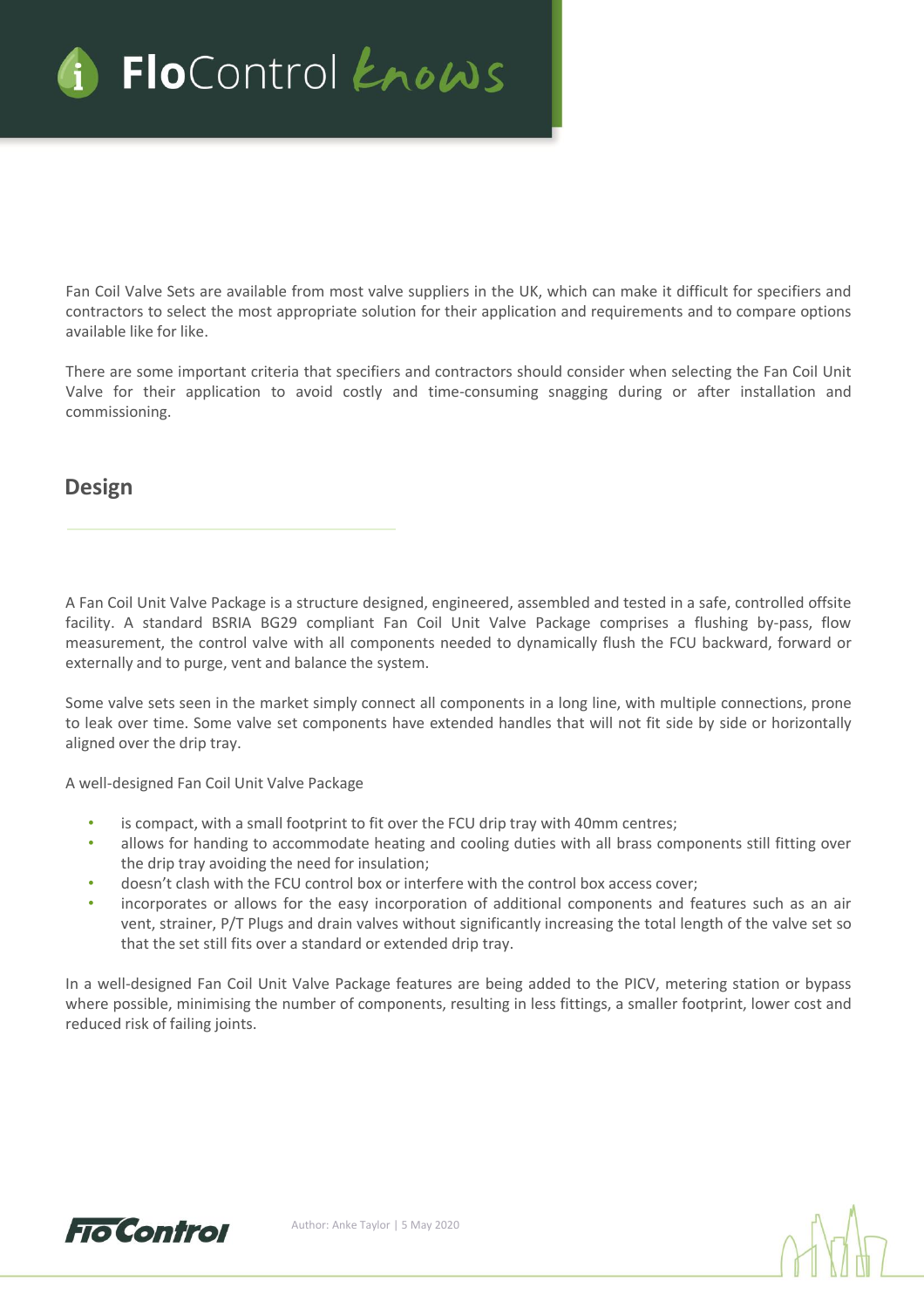

# **Fit with Fan Coil Unit**

UK Fan Coil Unit designs vary by application and manufacturer. As there isn't a national standard for Fan Coil Unit Valve Packages, it warrants to select a Valve Package flexible enough to be configured to meet any FCU manufacturer's requirements, keeping all options regarding the choice of FCU manufacturer open.

Look out for a Fan Coil Valve supplier who offers

- vertical and horizontal configurations (covering slim line FCUs as well as regular sizes);
- flow measurement either in the flow or return branch;
- a wide range of union FCU connections for easy installation;
- a range of options for filtration, venting and filling.

It is advisable to pay attention to details, e.g. are flushing by-pass handles operable when mounted to the FCU tails side by side or horizontally and are test points and flushing valves accessible in every possible configuration once the Fan Coil Valve is in situ?

## **Installation & Deployment**

In most cases the Fan Coil Unit Valve Package will be installed and the connections tested at the Fan Coil Manufacturer's facility but there are cases where it is more practical to install the Fan Coil Valve onsite, e.g. retrofits, system upgrades from constant flow to variable flow systems, which may not require a new FCU.

Wherever the Fan Coil Unit Valve Package is installed, it is always of utmost importance that the right Fan Coil Valve is installed on the correct FCU, matching the flow rates specified for that FCU. What's more, system connections will be required in line with the standard used in a specific installation. And before putting the system to work, it will be flushed, a process that potentially can damage the internal components of the balancing valve.

Ensure your supplier

- sets the balancing valve to the required flow rate;
- references and labels all Valve Sets to their destination FCU, labels packaging (boxes & pallets) to their destination in the building to minimise installation errors;
- offers a wide range of system connections, male/female threaded union, solder, compression, press fit connections, Euroconus flat face inserts and flexible hoses as well as elbows, which can be useful on exposed FCUs;
- provides a solution such as a removable balancing valve insert and a blank cap for flushing the system if water contamination/debris could be a problem.